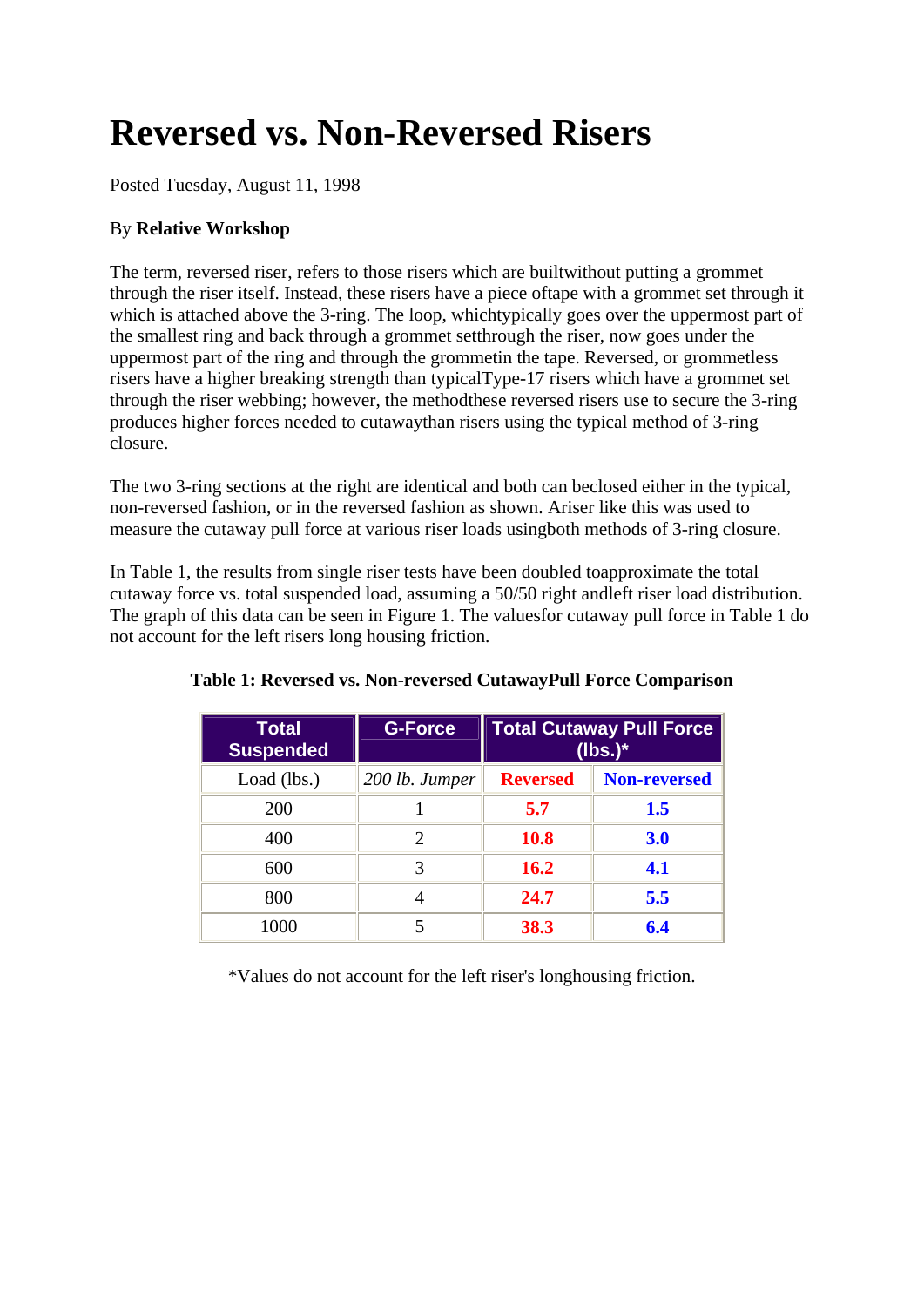

### **What's the Difference?: Lower Mechanical Advantage**

Figure 2 depicts the 3-ring closing method of a typical, non-reversed riser. The loop, shown in red, travels around the top of the small ring, creating a pulley with a mechanical advantage of approximately 1.5. Thus, the cable sees only 67% of the force needed to hold the small ring upright.



Figure 2: Typical Riser 3-Ring Closing Method

Figure 3 depicts the 3-ring closing method of a reversed riser. Because the loop, shown in red, does not go around the small ring, NO pulley is created. Therefore, NO mechanical advantage is added with the loop. The cable sees at least the force needed to hold the small ring upright.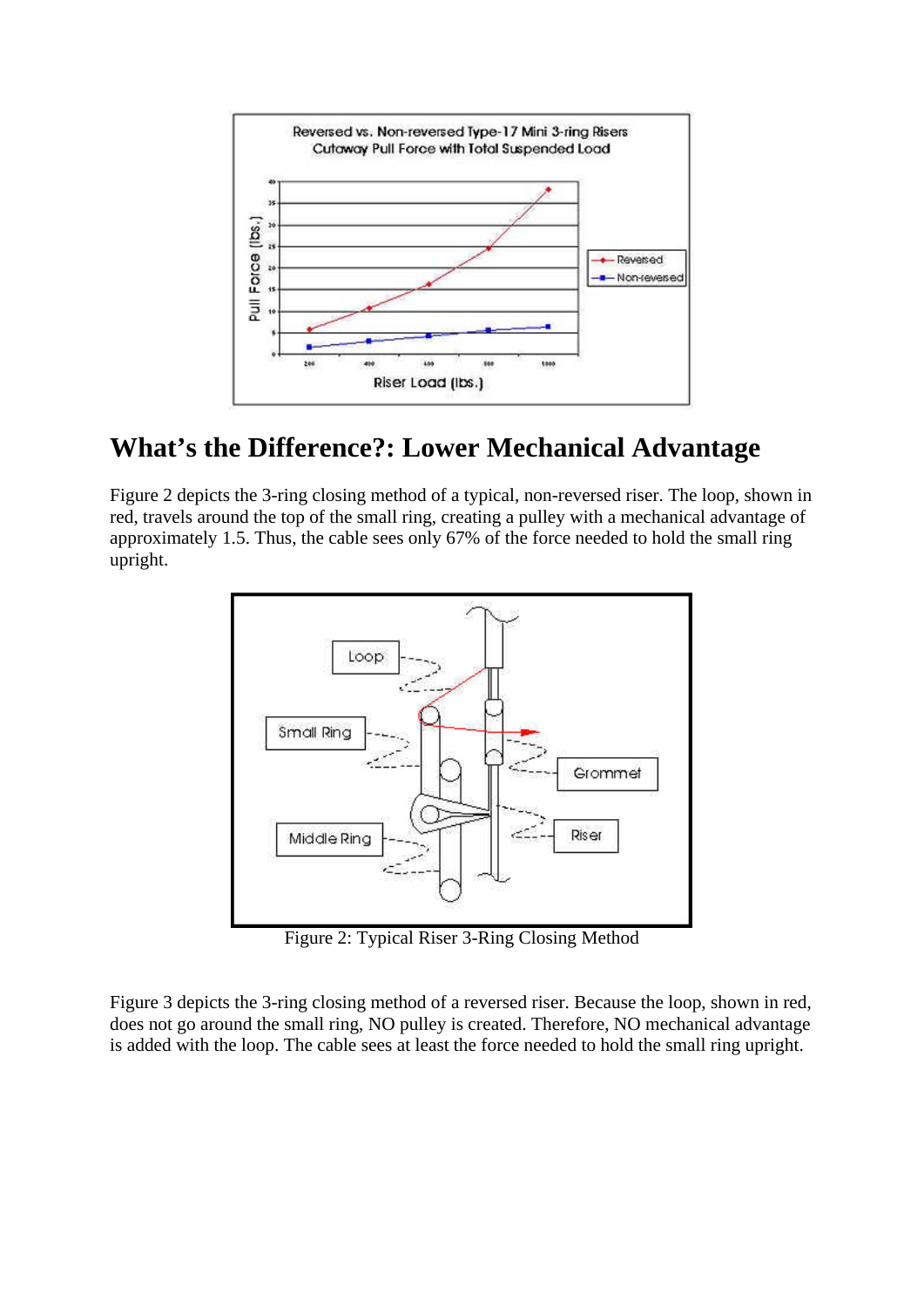

Figure 3: Reversed Riser 3-Ring Closing Method

### **What's the Difference?: Increased Loop Force During Riser Stretch**

Figure 4 depicts how the geometry of a typical, non-reversed 3-ring system is affected by riser stretch during loading. Because the loop and small ring act like a pulley, the small ring is given more freedom to move away from the loop attachment when forced by the middle ring during riser stretch. This freedom helps to prevent the loop from exerting excessive forces on the cable as the riser is loaded.



Figure 4: Typical Riser 3-Ring Under Heavy Load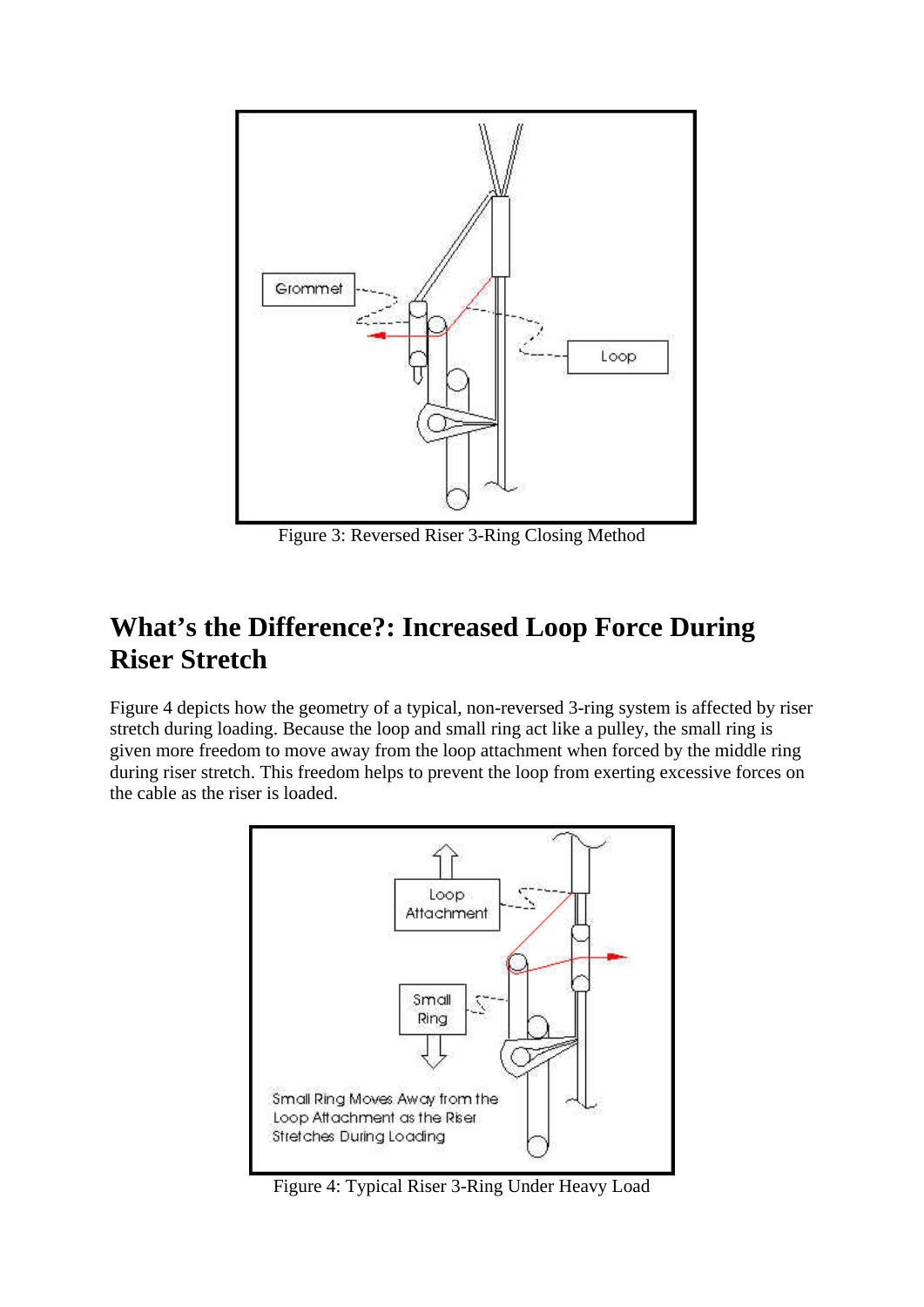Figure 5 depicts how the geometry of a reversed 3-ring system is affected by riser stretch during loading. Because the loop and small ring DO NOT act like a pulley, the ring has no freedom to move away from the loop attachment when forced by the middle ring during riser stretch. This lack of freedom causes the small ring to exert force on the loop as it moves away from the loop attachment and grommet. This force is transferred directly to the cable.



Figure 5: Reversed Riser 3-Ring Under Heavy Load

## **Ability to Cutaway More Important Than Riser Breaking Strength**

The chance that you will need to cutaway from a malfunctioning maincanopy is higher than the chance you will find yourself with a broken main riser. The needto be able to cutaway in a highly loaded situation is the most important function of yourriser.

Prior to 1993, Type-17 Mini 3-ring Risers were built without Type-3tape reinforcement. These risers had an average breaking strength of 2,500 lb. Due toreports of broken risers from the field, manufactures attempted to increase the breakingstrength of the riser. Two solutions hit the market. One solution was to reinforce theriser with tape. Another solution was the Reversed Riser, which has no grommet through theriser webbing which weakens that area.

The breaking strength of two Reversed, Type-17 Mini 3-ring Risersamples were compared with four samples of Non-reversed, Type-17 Mini 3-ring Risers; twobuilt to the May, 1993 specification and two built to the August, 1998 specification. Allsamples had tape reinforcement.

While the average breaking strength of the reversed risers was 455lbs. higher than the May, 1993 spec risers and 460 lbs. higher than the August, 1998 spec.risers, both reversed riser